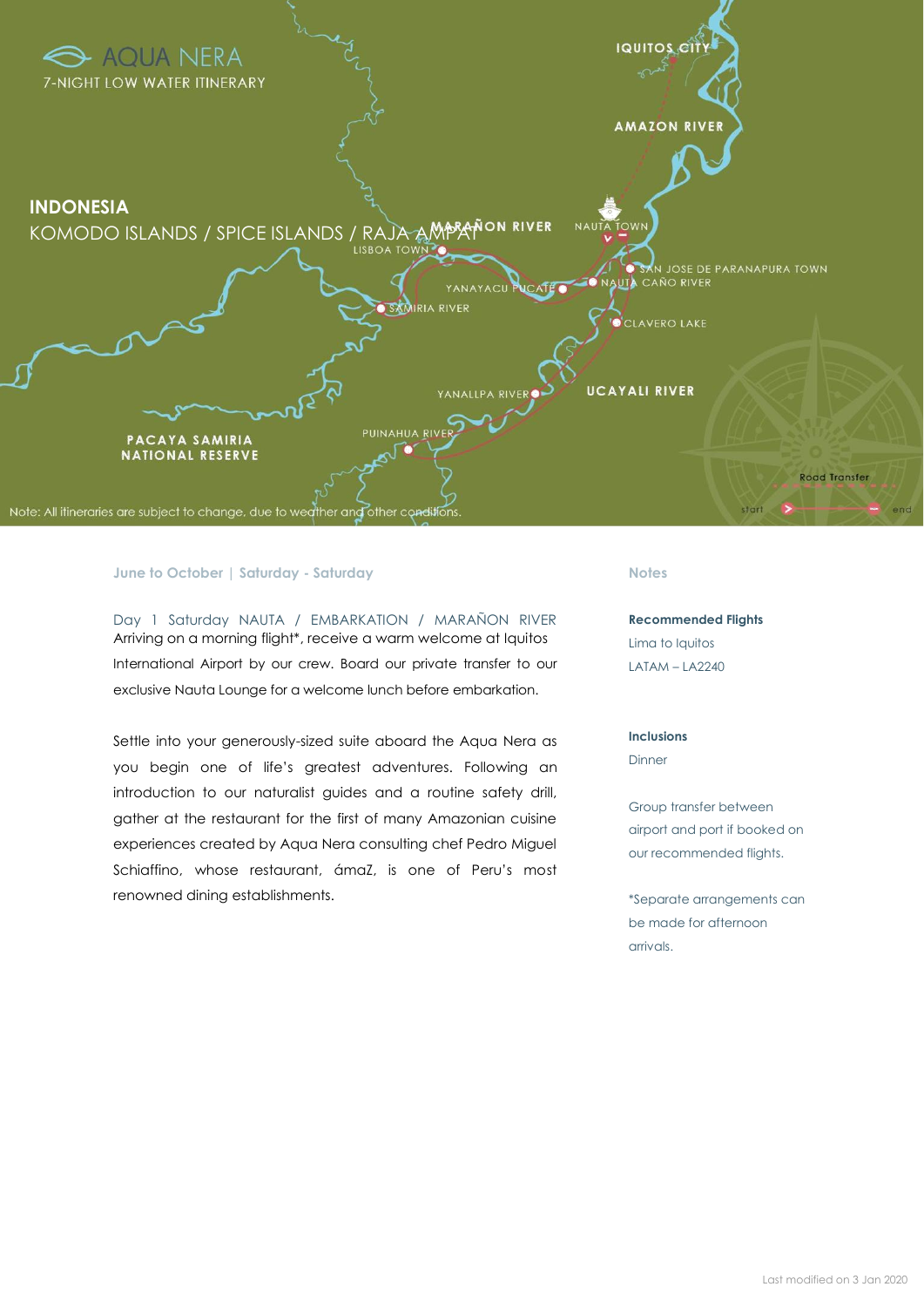### Day 2 Sunday YANAYACU-PUCATE RIVER / LISBOA TOWN **Inclusions**

Rise with the sun for an early morning birdwatching along the **Breakfast, Lunch, Dinner** Marañon River. Later, canoe or kayak in Yanayacu-Pucate River and look out for Amazon's legendary pink river dolphins. In the afternoon, visit an Amazonian village, where you can interact with native riberenos (people of the river) and visit local schoolchildren.

## Day 3 Monday SAMIRIA RIVER / NAUTA CAÑO RIVER **Inclusions**

Awake to a lush jungle sunrise and birdwatching along the Samiria Breakfast, Lunch, Dinner River, enjoying breakfast in the middle of the lush jungle. Swimming and kayaking are some of the recommended activities at this part of the Reserve. In the evening, embark on a wildlife excursion on the black waters of Nauta Caño, and end the night with extraordinary stargazing.

## Day 4 Tuesday NAUTA TOWN / VILLAGE VISIT / BIRTHPLACE OF **Inclusions** THE AMAZON BREAKFAST CONTROLLER THE AMAZON BREAKFAST CONTROLLER THE AMAZON

In the morning, take a guided visit to the local market and marvel at the regional produce of the Peruvian Amazon, and sample exotic snacks if you wish.

In the afternoon, witness one of the great spectacles of the Southern Hemisphere, the birthplace of the Amazon River. By nightfall, you will meet the new passengers who signed on for the four-night trip, as we start our journey together along the Marañon River.

## Day 5 Wednesday UCAYALI RIVER / YANALLPA RIVER / PACAYA **Inclusions** SAMIRIA NATIONAL RESERVE **Breakfast, Lunch, Dinner** Breakfast, Lunch, Dinner

Boarding our skiffs, we start the day like Amazon River dwellers, cruising along the Ucayali and Yanallpa River. As farmers and fishermen go about their business, we search for pink river dolphins in these pristine waters.

In the afternoon, explore a fascinating black water stream aboard skiffs, part of the vast Amazon flooded forest within the Pacaya Samiria National Reserve. Your guides will regale you with tales and insights about the jungle as we explore what scientists call a "gallery forest" because of dense vegetation that creates a tunnel of leaves. As we explore this type of riparian vegetation, keep your eyes peeled for parrots, macaws, and fluffy monk saki monkeys.